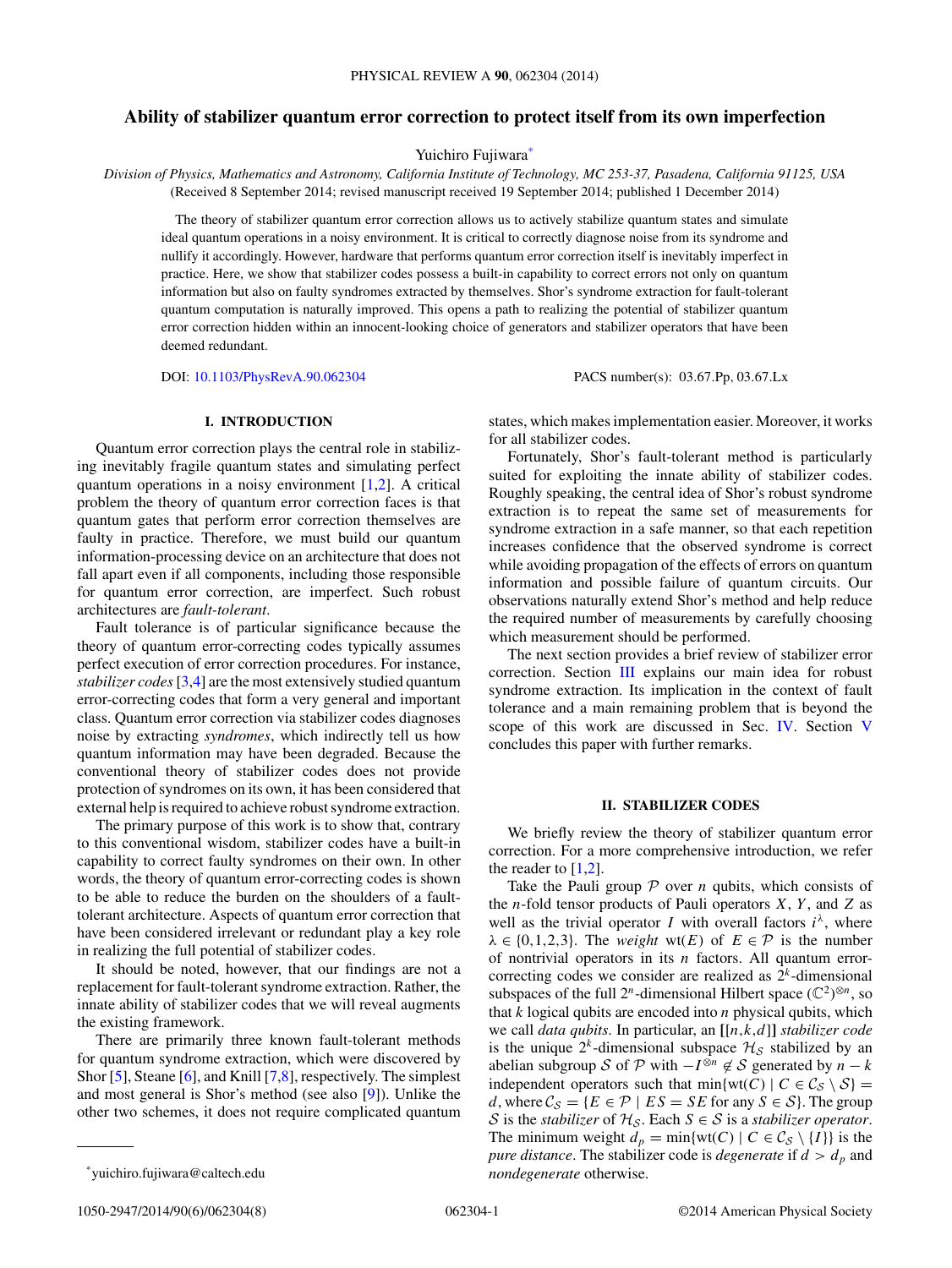TABLE I. Syndromes from the perfect five-qubit code.

<span id="page-1-0"></span>

| Error        | $(s_0,s_1,s_2,s_3)$ | Error              | $(s_0,s_1,s_2,s_3)$ |
|--------------|---------------------|--------------------|---------------------|
| No error     | (0,0,0,0)           | IIYII              | (1,1,1,0)           |
| <i>XIIII</i> | (0,0,0,1)           | <i>HIYI</i>        | (1,1,1,1)           |
| IXIII        | (1,0,0,0)           | <i><b>HIIY</b></i> | (0,1,1,1)           |
| IIXII        | (1,1,0,0)           | ZHH                | (1,0,1,0)           |
| IIIXI        | (0,1,1,0)           | 1 Z H              | (0,1,0,1)           |
| IIIIX        | (0,0,1,1)           | IIZII              | (0,0,1,0)           |
| YIIII        | (1,0,1,1)           | HIZI               | (1,0,0,1)           |
| IYIII        | (1,1,0,1)           | IIIIZ              | (0,1,0,0)           |

All standard error correction schemes for stabilizer codes involve *discretization*, which collapses an arbitrary error into some operator  $E \in \mathcal{P}$  [\[10\]](#page-7-0). Thus, without loss of generality, we assume that noise is tensor products of Pauli operators. In this setting, an  $[[n,k,d]]$  stabilizer code can correct any error  $E \in \mathcal{P}$  with wt $(E) \leq (d-1)/2$ .

The *syndrome bit*  $s_i(E)$  of  $E$  by the *i*th stabilizer operator  $S_i$  is 0 if *E* and  $S_i$  commute and 1 otherwise. The vector  $(s_0(E), \ldots, s_{2^{n-k}-1}(E))$  is the *full syndrome* of *E*. Note that each syndrome bit is a linear combination of those given by the generators  $G \in \mathcal{G}$ , where  $\mathcal{S} = \langle \mathcal{G} \rangle$ . Thus,  $n - k$  independent syndrome bits contain as much information about *E* as the full syndrome.

We illustrate how  $n - k$  syndrome bits reveal which error occurred by using the *perfect five*-*qubit code* [\[11,12\]](#page-7-0) as an example. The following four operators generate the stabilizer of a two-dimensional subspace of  $(\mathbb{C}^2)^{\otimes 5}$ :

$$
S_0 = XZZXI, \quad S_1 = IXZZX, S_2 = XIXZZ, \quad S_3 = ZXIXZ,
$$

where the symbol ⊗ for the tensor product is omitted. Any nontrivial Pauli operator on one qubit is identified by its syndrome, as shown in Table I. Indeed, it can be checked that these stabilizer operators define a **[**[5*,*1*,*3]**]** code. It is *perfect* because all 2*<sup>n</sup>*−*<sup>k</sup>* possible patterns of syndromes are used to distinguish all cases of single errors and no error.

## **III. CORRECTING IMPERFECT SYNDROMES USING STABILIZER CODES THEMSELVES**

The above theory relies on the assumption that all syndrome bits are noiseless. However, it is plausible that errors occur on syndromes, potentially causing 1 to be flipped to 0 or vice versa. Possible causes include imperfect ancilla qubits holding syndromes and faulty measurements of stabilizer operators. Shor's syndrome extraction handles this kind of error by repeating the same syndrome measurements until enough confidence is gained. We generalize this strategy.

To illustrate our key insight as plainly as possible, we focus for the moment on how many data qubits and syndrome bits are allowed to be erroneous. This view is reasonable if no error occurs on data qubits during syndrome extraction. This error model was very recently studied in [\[13\]](#page-7-0) as well in the context of robust syndrome extraction, primarily with implementation via trapped ions in mind.

TABLE II. Syndromes with a redundant stabilizer operator.

| Error    | $(s_0,s_1,s_2,s_3,s_4)$ | Error                                                                      | $(s_0,s_1,s_2,s_3,s_4)$ |
|----------|-------------------------|----------------------------------------------------------------------------|-------------------------|
| No error | (0,0,0,0,0)             | <i>ZHH</i>                                                                 | (1,0,1,0,0)             |
| XIII     | (0,0,0,1,1)             | IZIII                                                                      | (0,1,0,1,0)             |
| IXIII    | (1,0,0,0,1)             | $\overline{I}$ $\overline{I}$ $\overline{I}$ $\overline{I}$ $\overline{I}$ | (0,0,1,0,1)             |
| IIXII    | (1,1,0,0,0)             | <i>HIZI</i>                                                                | (1,0,0,1,0)             |
| IIIXI    | (0,1,1,0,0)             | IIIIZ                                                                      | (0,1,0,0,1)             |
| IIIIX    | (0,0,1,1,0)             | $s_0$ flip                                                                 | (1,0,0,0,0)             |
| YIIII    | (1,0,1,1,1)             | $s_1$ flip                                                                 | (0,1,0,0,0)             |
| IYIII    | (1,1,0,1,1)             | $s_2$ flip                                                                 | (0,0,1,0,0)             |
| IIYII    | (1,1,1,0,1)             | $s_3$ flip                                                                 | (0,0,0,1,0)             |
| IIIYI    | (1,1,1,1,0)             | $s_4$ flip                                                                 | (0,0,0,0,1)             |
| IIIIY    | (0,1,1,1,1)             |                                                                            |                         |

#### **A. Global single-error correction**

Now, using the same single-error-correcting five-qubit code as before, let us assume that one of the five data qubits or the four syndrome bits is erroneous after syndrome extraction. Since the perfect code already uses up all  $2^4 = 16$  different syndromes, at first glance the stabilizer does not seem to possess error correction power for syndrome bits on its own. In fact, if the syndrome bit  $s_3$  is flipped when there is no error on the data qubits, we end up with the erroneous syndrome (0*,*0*,*0*,*1), which is the same as the correct syndrome of *X* acting on the first qubit. Fortunately, the reality is not as pessimistic.

Take stabilizer operator  $S_4 = \prod_{i=0}^3 S_i$ . The conventional theory of quantum error correction does not use  $S_4$  because it is considered to be "redundant." However, as shown in Table II, joining *S*<sup>4</sup> allows for distinguishing all possible single errors, including those on syndrome bits. In fact, the same technique works for any single-error-correcting stabilizer code.

*Theorem 1.* For any  $[[n,k,3]]$  stabilizer code, there exists a set of at most  $n - k + 1$  stabilizer operators that distinguish all single errors and no error among data qubits and syndrome bits that have distinct effects on the encoded quantum information.

*Proof.* Let G be a set of  $n - k$  independent generators of the stabilizer of an [[*n,k,3*]] stabilizer code. Define  $G' = \prod_{G \in \mathcal{G}} G$ as the product of *n* − *k* generators in G. Let  $s_E$ , $s_E$  be the syndromes of an error  $E$  on data qubits given by only  $G$  and by  $\mathcal{G} \cup \{G\}$ , respectively. Because  $\mathcal{G}$  generates the stabilizer of an  $[[n,k,3]]$  stabilizer code, it is trivial that for any pair  $E_0, E_1$  of single errors that have different effects on the encoded quantum information, we have  $s'_{E_0} \neq s'_{E_1}$ . Because *G'* is the product of generators in  $G$ , the extra syndrome bit by  $G'$  is 0 if wt( $s_E$ ) is even and 1 otherwise. Hence, we have

$$
\text{wt}(s_E') = \begin{cases} \text{wt}(s_E) & \text{if } \text{wt}(s_E) \text{ is even,} \\ \text{wt}(s_E) + 1 & \text{otherwise,} \end{cases}
$$

which implies that  $wt(s'_{E}) \neq 1$  when there is an erroneous data qubit. Because all single errors on syndrome bits result in syndromes of weight 1, if the syndrome bit by the redundant stabilizer operator *G*<sup> $\prime$ </sup> is extracted along with the other *n* − *k* syndrome bits, single errors on syndrome bits result in syndromes different from any correctable error on data qubits. When a single error occurs on the extracted syndrome, the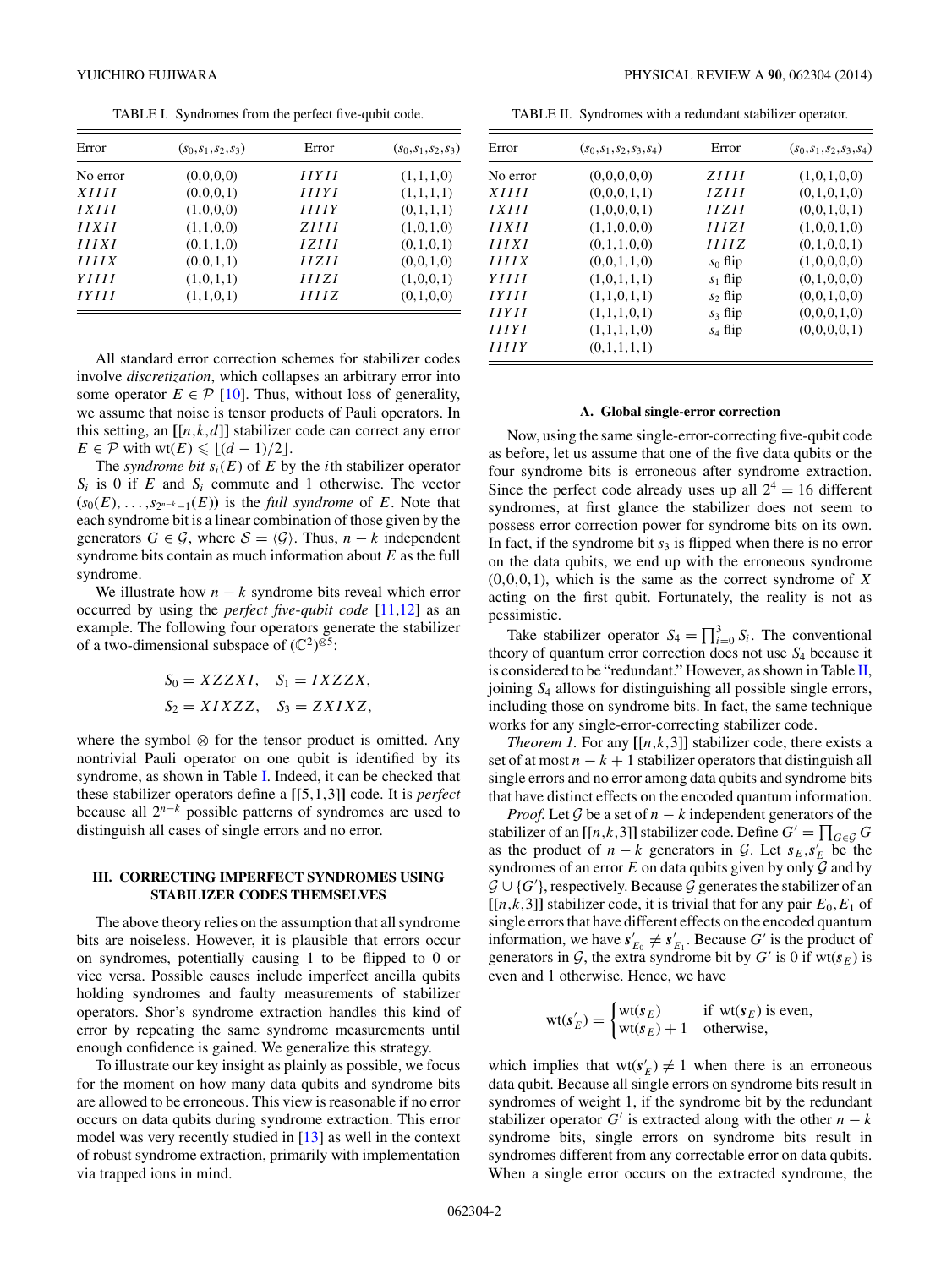<span id="page-2-0"></span>erroneous syndrome bit is identified as the one whose value is 1.

More curious, perhaps, is that redundant stabilizer operators are not always necessary. For instance, the *Steane code* [\[14\]](#page-7-0) is typically presented as a **[**[7*,*1*,*3]**]** *Calderbank-Shor-Steane* (CSS) *code* [\[15,16\]](#page-7-0) with generators

$$
S_0 = XIIXIXX
$$
,  $S_1 = IXIXXIX$ ,  $S_2 = IIXIXXX$ ,  
\n $S_3 = ZIIZIZZ$ ,  $S_4 = IZIZZIZ$ ,  $S_5 = IIZIZZZ$ .

At first blush, it may appear that this code also needs one more stabilizer operator to become globally single-error-correcting. In fact, the correct syndrome of *Z* acting on the first qubit is (1*,*0*,*0*,*0*,*0*,*0), which is indistinguishable from a plain bit flip on  $s_0$ . However, this is due to the choice of generators. The following independent generators of the Steane code distinguish all single errors on data qubits and syndrome bits:

$$
S'_0 = S_0 S_3, \quad S'_1 = S_1 S_3, \quad S'_2 = S_2 S_3,
$$
  

$$
S'_3 = S_3 \prod_{i=0}^5 S_i, \quad S'_4 = S_4 \prod_{i=0}^5 S_i, \quad S'_5 = S_5 \prod_{i=0}^5 S_i.
$$

The alternative six independent generators  $S_i'$  can be written as

| $\begin{bmatrix} S_0'\\ S_1'\\ S_2'\\ S_3'\\ S_4'\\ S_5' \end{bmatrix} = \begin{bmatrix} Y & I & I & Y & I & Y & Y\\ Z & X & I & Y & X & Z & Y\\ Z & I & X & Z & X & Y & Y\\ X & Y & Y & Z & I & Z & X\\ Y & X & Y & Z & Z & I & X\\ Y & Y & X & I & Z & Z & X \end{bmatrix}$ |  |  |  | $Y \mid$<br>$X$ . |  |
|-------------------------------------------------------------------------------------------------------------------------------------------------------------------------------------------------------------------------------------------------------------------------------|--|--|--|-------------------|--|
|                                                                                                                                                                                                                                                                               |  |  |  |                   |  |

Table III lists the syndrome of each single error by the original generators  $S_i$  of CSS type and the alternative minimal generating set.

Note that if we would like to maintain the CSS property that each stabilizer operator is composed of only *I* and *X* or only *I* and *Z*, we need two extra stabilizer operators. For this purpose, stabilizer operators  $\prod_{i=0}^{2} S_i$  and  $\prod_{i=3}^{5} S_i$  work. Because the classical linear code underlying the Steane code is a perfect code, this is an unavoidable penalty for being globally single-error-correcting and maintaining the CSS property. In general, global single-error correction can be achieved while maintaining the CSS property by adding a pair of stabilizer operators analogous to Theorem 1 if there is no good choice of independent generators.

#### **B. Global double-error correction**

Double-error-correcting codes may be more attractive because they can offer stronger protection against decoherence. The concept of *perfect hash families* [\[17\]](#page-7-0) ensures that the cost of extending double-error correction is at most logarithmic, even if double errors include two incorrect syndrome bits as well as one data qubit and one syndrome bit being simultaneously erroneous.

*Theorem 2.* For any  $[[n,k,5]]$  stabilizer code, there exists a collection of at most  $n - k + 2\lceil \log_2(n - k) \rceil + 3$  stabilizer operators that distinguish all single, double, and zero errors

TABLE III. Syndromes from the Steane code.  $N/A = not$ applicable.

| Error                 | $(s_0,s_1,s_2,s_3,s_4,s_5)$ | $(s'_0,s'_1,s'_2,s'_3,s'_4,s'_5)$ |
|-----------------------|-----------------------------|-----------------------------------|
| No error              | (0,0,0,0,0,0)               | (0,0,0,0,0,0)                     |
| <i>XIIIIII</i>        | (0,0,0,1,0,0)               | (1,1,1,0,1,1)                     |
| <i>IXIIIII</i>        | (0,0,0,0,1,0)               | (0,0,0,1,0,1)                     |
| <b>HXHH</b>           | (0,0,0,0,0,1)               | (0,0,0,1,1,0)                     |
| <b>IIIXIII</b>        | (0,0,0,1,1,0)               | (1,1,1,1,1,0)                     |
| <b>IIIIXII</b>        | (0,0,0,0,1,1)               | (0,0,0,0,1,1)                     |
| IIIIIXI               | (0,0,0,1,0,1)               | (1,1,1,1,0,1)                     |
| <b>IIIIIIX</b>        | (0,0,0,1,1,1)               | (1,1,1,0,0,0)                     |
| YIIIIII               | (1,0,0,1,0,0)               | (0,1,1,1,0,0)                     |
| IYIIIII               | (0, 1, 0, 0, 1, 0)          | (0,1,0,0,1,0)                     |
| IIYIIII               | (0,0,1,0,0,1)               | (0,0,1,0,0,1)                     |
| <i><b>HIYIII</b></i>  | (1,1,0,1,1,0)               | (0,0,1,1,1,0)                     |
| <i><b>HIIYII</b></i>  | (0,1,1,0,1,1)               | (0,1,1,0,1,1)                     |
| <i><b>IIIIIYI</b></i> | (1,0,1,1,0,1)               | (0,1,0,1,0,1)                     |
| <b>HIIIIY</b>         | (1,1,1,1,1,1)               | (0,0,0,1,1,1)                     |
| <i>ZIIIIII</i>        | (1,0,0,0,0,0)               | (1,0,0,1,1,1)                     |
| IZIIIII               | (0,1,0,0,0,0)               | (0,1,0,1,1,1)                     |
| IIZIIII               | (0,0,1,0,0,0)               | (0,0,1,1,1,1)                     |
| <b>IIIZIII</b>        | (1,1,0,0,0,0)               | (1,1,0,0,0,0)                     |
| IIIIZII               | (0,1,1,0,0,0)               | (0,1,1,0,0,0)                     |
| <b>IIIIIZI</b>        | (1,0,1,0,0,0)               | (1,0,1,0,0,0)                     |
| IIIIIIZ               | (1,1,1,0,0,0)               | (1,1,1,1,1,1)                     |
| $s_0$ flip            | (1,0,0,0,0,0)               | N/A                               |
| $s_1$ flip            | (0,1,0,0,0,0)               | N/A                               |
| $s_2$ flip            | (0,0,1,0,0,0)               | N/A                               |
| $s_3$ flip            | (0,0,0,1,0,0)               | N/A                               |
| $s_4$ flip            | (0,0,0,0,1,0)               | N/A                               |
| $s_5$ flip            | (0,0,0,0,0,1)               | N/A                               |
| $s_0'$ flip           | N/A                         | (1,0,0,0,0,0)                     |
| $s'_1$ flip           | N/A                         | (0,1,0,0,0,0)                     |
| $s'_2$ flip           | N/A                         | (0,0,1,0,0,0)                     |
| $s'_3$ flip           | N/A                         | (0,0,0,1,0,0)                     |
| $s_4$ flip            | N/A                         | (0,0,0,0,1,0)                     |
| $s'_5$ flip           | N/A                         | (0,0,0,0,0,1)                     |

among data qubits and syndromes bits that have distinct effects on the encoded quantum information.

To verify Theorem 2, we first prove a lemma, which uses a binary vector to represent an operator on qubits. For an *n*fold tensor product  $P = O_0$ ,  $\otimes \cdots \otimes O_{n-1}$  of operators  $O_i \in$  ${I, X, Y, Z}$ , the *error vector* of *P* is the 2*n*-dimensional vector  $\mathbf{v} = (v_0, \dots, v_{2n-1}) \in \mathbb{F}_2^{2n}$  over the finite field  $\mathbb{F}_2$  of order 2 such that for  $0 \leq i \leq n - 1$ 

$$
v_i = \begin{cases} 0 & \text{if } O_i = I, Z, \\ 1 & \text{otherwise,} \end{cases}
$$

$$
v_{i+n} = \begin{cases} 0 & \text{if } O_i = I, X, \\ 1 & \text{otherwise.} \end{cases}
$$

Ignoring the overall factor  $i^{\lambda}$ , we may speak of the error vector of any  $P \in \mathcal{P}$  including stabilizer operators of a stabilizer code. Given a set  $O$  of *m* stabilizer operators of an [[ $n, k, d$ ]] stabilizer code, a *quantum parity-check matrix* specified by O is an  $m \times 2n$  binary matrix whose rows are the error vectors of stabilizer operators in O.

and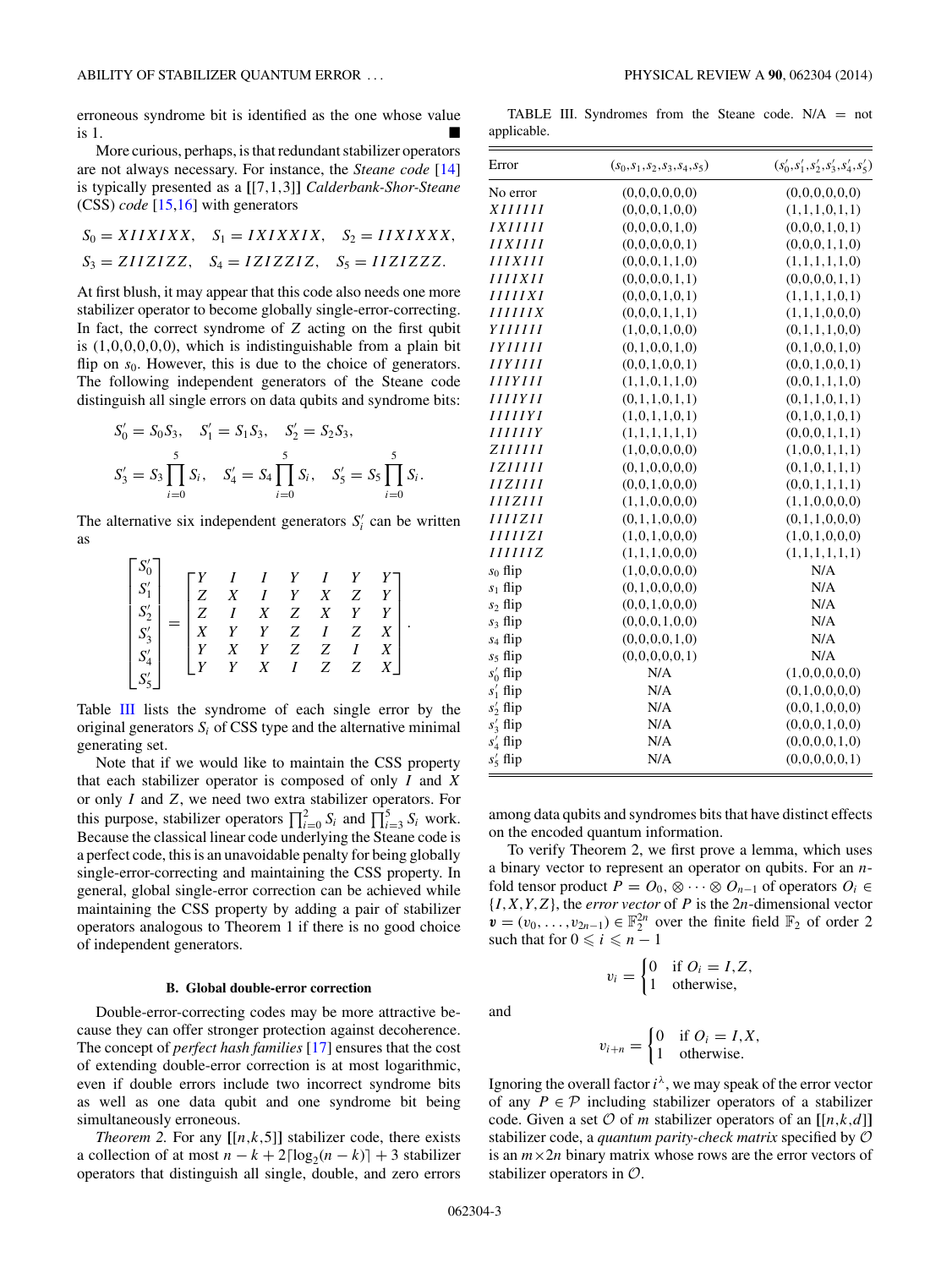<span id="page-3-0"></span>*Lemma 1.* Let *H* be an  $(n - k + r) \times 2n$  quantum paritycheck matrix of an  $[[n,k,d]]$  stabilizer code specified by a set of *n* − *k* independent generators and *r* redundant stabilizer operators. The corresponding  $n - k + r$  stabilizer operators produce different syndromes for all patterns of errors on up to *<u>d*<sup>-1</sup></u></sub> data qubits and/or syndromes bits that have different effects from each other on the encoded quantum information if any error vector  $e \in \mathbb{F}_2^{2n}$  corresponding to an error on *t* qubits with  $t \le d - 1$  satisfies wt $(He^T) \ge d - t$  or  $He^T = 0$ .

*Proof.* We consider a slightly stronger condition that in any pair of errors in which one of them is on up to  $\lfloor \frac{d-1}{2} \rfloor$  data qubits and/or syndromes bits and the other is on up to  $\lfloor \frac{d}{2} \rfloor$  data qubits and/or syndromes bits give different syndromes if they have different effects from each other on the encoded quantum information. Let  $t_0$ ,  $t_1$  be a pair of positive integers such that *t*<sub>0</sub> ≤  $\lfloor \frac{d}{2} \rfloor$  and *t*<sub>1</sub> ≤  $\lfloor \frac{d-1}{2} \rfloor$ . Take arbitrary error vectors *e*<sub>0</sub> and  $e_1$ , corresponding to errors of weight  $t_0$  and  $t_1$ , respectively. Assume that there may be errors on up to  $\lfloor \frac{d}{2} \rfloor - t_0$  and  $\lfloor \frac{d-1}{2} \rfloor - t_1$  syndrome bits when extracting the syndromes of  $\mathbf{e}_0$  and  $\mathbf{e}_1$ , respectively. We let  $(n - k + r)$ -dimensional binary vectors  $\mathbf{f}_0 = (f_0^{(0)}, \dots, f_{n-1}^{(0)}), \mathbf{f}_1 = (f_0^{(1)}, \dots, f_{n-1}^{(1)}) \in$  $\mathbb{F}_2^{n-k+r}$  represent the errors on syndromes by defining  $f_j^{(i)} =$ 1 if the *j* th syndrome bit is flipped when extracting the syndrome of  $e_i$  and  $f_j^{(i)} = 0$  otherwise. By assumption, we have  $wt(f_0) \leq \lfloor \frac{d}{2} \rfloor - t_0$  and  $wt(f_1) \leq \lfloor \frac{d-1}{2} \rfloor - t_1$ . The two errors give the same syndrome if and only if

$$
H\boldsymbol{e}_0^T + \boldsymbol{f}_0^T = H\boldsymbol{e}_1^T + \boldsymbol{f}_1^T,
$$

which holds if and only if

$$
H(e_0 + e_1)^T = (f_0 + f_1)^T.
$$

Note that the errors corresponding to  $e_0$  and  $e_1$  have the same effect on the encoded quantum information if and only if the *n*-fold tensor product of Pauli operators that correspond to  $e_0 + e_1$  is a stabilizer operator. Because  $t_0 + t_1 < d$ , this is equivalent to the condition that  $H(e_0 + e_1)^T = 0$ . Note also that

$$
\operatorname{wt}(f_0 + f_1) \leqslant \left\lfloor \frac{d}{2} \right\rfloor - t_0 + \left\lfloor \frac{d-1}{2} \right\rfloor - t_1
$$

$$
= d - t_0 - t_1 - 1.
$$

Thus, by rewriting  $e_0 + e_1$  and  $t_0 + t_1$  as  $e$  and  $t$ , respectively, the  $n - k + r$  stabilizer operators produce different syndromes for all patterns of up to  $\left[\frac{d-1}{2}\right]$  errors among data qubits and syndromes bits that have different effects from each other on the encoded quantum information if any error vector  $e \in$  $\mathbb{F}_2^{2n}$  corresponding to an error of weight  $t \le d - 1$  satisfies  $wt(He<sup>T</sup>)$   $\ge d - t$  or  $He<sup>T</sup> = 0$ , as desired. ■

To prove Theorem 2, we use a special set of functions. A  $(w, v)$ -*hash function* is a function  $h : A \rightarrow B$  between finite sets *A* and *B*, where  $|A| = w$  and  $|B| = v$ . The function *h* is *perfect* with respect to a subset  $X \subseteq A$  if *h* is injective on *X*, that is, if  $h|_X$  is one-to-one. Let F be a set of m  $(w, v)$ -hash functions between *A* and *B*, where  $w \ge v \ge t \ge 2$ . Then *F* is a *perfect hash family*  $PHF(m; w, v, t)$  if, for any  $X \subseteq A$ with  $|X| = t$ , there exists at least one  $h \in F$  such that  $h|_X$  is one-to-one.

We employ a perfect hash family with  $v = t = 2$ . In this case, there is a convenient representation in terms of binary matrix. A perfect hash family PHF(*m*; *w,*2*,*2) is equivalent to an  $m \times w$  matrix over  $\mathbb{F}_2$  in which any pair of columns has at least one row whose entries sum to 1. This is equivalent to say that any  $m \times 2$  submatrix has  $(0,1)$  or  $(1,0)$  somewhere in their rows. The equivalence can be seen straightforwardly by indexing rows and columns of *M* by functions in *F* and elements of *A*, respectively, so that the entry of column *i* of row *h* represents the value of *h*(*i*).

A PHF(*m*; 2*m,*2*,*2) can be constructed by taking all distinct *m*-dimensional binary columns. Deleting a column from a perfect hash family gives another one with fewer columns. Hence, a PHF( $m, w, 2, 2$ ) exists for  $m = \lceil \log_2 w \rceil$ .

*Proof of Theorem 2.* Let *H* be an  $(n - k) \times 2n$  quantum parity-check matrix of an  $[[n,k,5]]$  stabilizer code. Let  $m = \lfloor \log_2(n - k) \rfloor$ . We define  $2m + 3$  redundant stabilizer operators to be joined. Write the *i*th row of *H* as  $h^{(i)}$ . Let *M* be an  $m \times (n - k)$  binary matrix forming a PHF( $m; n - k, 2, 2$ ). Write the *i*th row of *M* as  $r^{(i)} = (r_0^{(i)}, \dots, r_{n-k-1}^{(i)})$ . Let *N* be the  $m \times 2n$  binary matrix *N* whose *i*th row  $n^{(i)}$  is defined by

$$
\mathbf{n}^{(i)} = \sum_{j \in \{l \mid r_i^{(i)} = 1\}} \mathbf{h}^{(j)},\tag{1}
$$

where addition is over  $\mathbb{F}_2^{2n}$ . Let *A* be the  $3 \times 2n$  binary matrix in which each row is the sum of the  $n - k$  rows in *H* over  $\mathbb{F}_2^{2n}$ . Note that the rows of *H*, *N*, and *A* all correspond to stabilizer operators of the **[**[*n,k,*5]**]**stabilizer code. Let *S* be the  $(n - k + 2m + 3) \times 2n$  quantum parity-check matrix defined by  $n - k + 2m + 3$  stabilizer operators as follows:

$$
S = \begin{bmatrix} H \\ A \\ N \\ N \end{bmatrix}.
$$

We show that *S* gives different syndromes for all patterns of up to two errors among data qubits and syndromes bits that have different effects from each other on encoded quantum information. By Lemma 1, we only need to check whether any error vector  $e \in \mathbb{F}_2^{2n}$  corresponding to an error of weight  $t \leq 4$ which is not a stabilizer operator satisfies the condition that  $wt(Se^T) \geqslant 5 - t$ .

Let *W* be the set of coordinates *i* such that  $e_i = 1$ , where  $e =$  $(e_0, \ldots, e_{2n-1})$ . Note that because any  $[[n,k,5]]$  stabilizer code obeys the quantum Singleton bound  $n - k \geq 2(d - 1)$ , the condition that  $t \leq 4$  implies that  $|W| = \text{wt}(e) \leq 2t \leq n - k$ . We write the *i*th columns of *S*, *H*, *A*, and *N* as  $s^{(i)}$ ,  $c^{(i)}$ ,  $a^{(i)}$ , and  $p^{(i)}$ , respectively. If  $Se^T = 0$ , it is a harmless error. We assume that *e* corresponds to a harmful error that acts nontrivially on the encoded quantum information. Thus, we have

$$
\text{wt}(H\boldsymbol{e}^T) = \text{wt}\left(\sum_{i\in W} \boldsymbol{c}^{(i)}\right) > 0. \tag{2}
$$

First, we consider the case wt( $\sum_{i \in W} a^{(i)} = 0$ . Because  $wt(\sum_{i \in W} a^{(i)}) = 0$  if and only if  $wt(\sum_{i \in W} c^{(i)})$  is even, we have

$$
\mathrm{wt}\left(\sum_{i\in W}c^{(i)}\right)\geqslant 2,
$$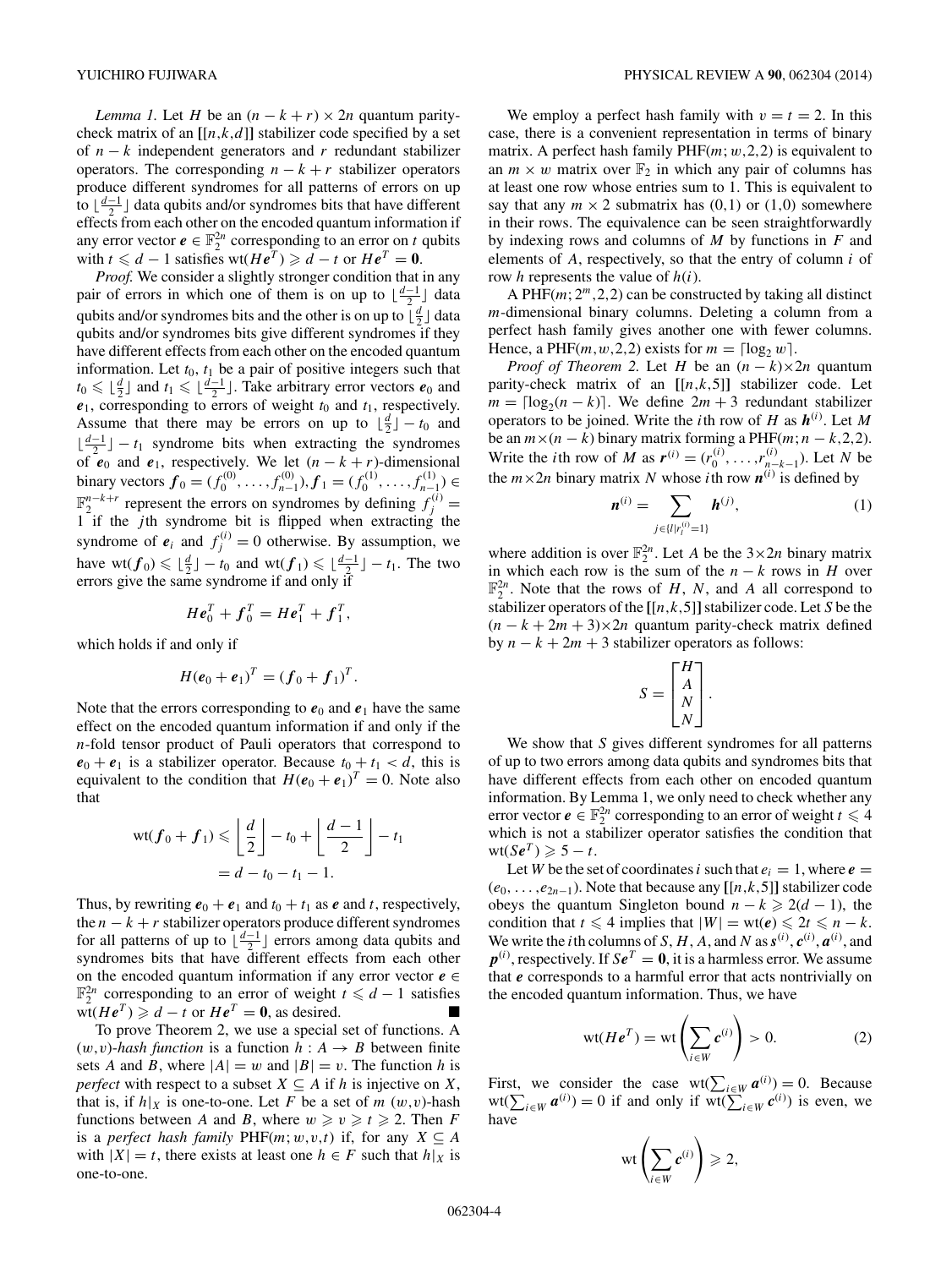where the left-hand side is even. If

$$
\text{wt}\left(\sum_{i\in W}c^{(i)}\right)\geqslant 4,
$$

then  $wt(Se^T) \geq 4$ , as desired. Hence, we only need to consider the situation where there exist exactly two coordinates at which the entries of  $\sum_{i \in W} c^{(i)}$  are 1. Let *a* and *b* be these two coordinates. By the definition of a perfect hash family, there exists at least one row  $r^{(j)} = (r_0^{(j)}, \dots, r_{n-k-1}^{(j)})$  in *M* such that  $r_a^{(j)} + r_b^{(j)} = 1$ . Hence, by Eq. [\(1\)](#page-3-0), *Ne<sup>T</sup>* contains a row which is the same as either  $h^{(a)}e^T$  or  $h^{(b)}e^T$ , either of which is 1. Thus, we have

$$
\text{wt}\left(\sum_{i\in W}p^{(i)}\right)\geqslant 1.
$$

Because we have two copies of *N* in *S*, we have

$$
wt(Se^{T}) = wt\left(\sum_{i \in W} s^{(i)}\right)
$$
  
= wt\left(\sum\_{i \in W} c^{(i)}\right) + wt\left(\sum\_{i \in W} a^{(i)}\right) + 2 wt\left(\sum\_{i \in W} p^{(i)}\right)  
\ge 2 + 0 + 2  
= 4.

Thus, for any positive integer *t*, we have  $wt(Se^T) \geq 5 - t$ . The remaining case is when wt( $\sum_{i \in W} a^{(i)} \neq 0$ . Because each row of *A* is the sum of the  $n - k$  rows of *H*, this means that  $wt(\sum_{i\in W} \boldsymbol{a}^{(i)}) = 3$ . By inequality [\(2\)](#page-3-0), we have

$$
\text{wt}(Se^T) \ge \text{wt}\left(\sum_{i \in W} e^{(i)}\right) + \text{wt}\left(\sum_{i \in W} a^{(i)}\right)
$$
  

$$
\ge 1 + 3
$$
  
= 4.

The proof is complete.

### **C. Asymmetric global error correction**

In the previous two sections, we showed how to make stabilizers globally single- and double-error-correcting without changing the Hilbert spaces they stabilize. In principle, we could consider global *t*-error correction for data qubits and syndrome bits for  $t \geq 3$  as well. However, such an approach would be suboptimal if the error probability of data qubits is different from that of syndrome bits, which is very likely to be the case in practice. Hence, in a situation where error correction more powerful than single- or double-error correction is required, it is more reasonable to treat error correction for data qubits and syndrome bits separately. In this section, we study a set of stabilizer operators of an  $[[n,k,d]]$  stabilizer code that is  $|(d - 1)/2|$ -error-correcting for data qubits and  $|(t-1)/2|$ -error-correcting for syndrome bits for given *t*.

To study such asymmetric global error correction, we introduce a useful view of what a whole stabilizer looks like. Take a set Q of *n* qubits. The *l*-*local action* of  $P \in \mathcal{P}$  on a subset  $L \subseteq Q$  with  $|L| = l$  is the *l*-fold tensor product obtained by discarding the overall factor  $i^{\lambda}$  and operators acting on the  $n - l$  qubits not in *L*. Delsarte's equivalence theorem [\[18\]](#page-7-0) in algebraic combinatorics shows that stabilizer codes are everywhere locally completely stochastic.

*Theorem 3.* Let  $S$  be the stabilizer of a stabilizer code of pure distance  $d_p$  and let *L* be a set of *l* data qubits with  $l < d_p$ . Take uniformly at random a stabilizer operator  $S \in \mathcal{S}$ , and let *AL* be its *l*-local action on *L*. For any *l*-fold tensor product *T* of operators  $O_i \in \{I, X, Y, Z\}$ , the probability that  $A_L = T$ is 4<sup>−</sup>*<sup>l</sup>* .

To prove the above theorem, we first give a proposition. We write the finite field of order  $q^r$  with  $q$  prime power as  $\mathbb{F}_{q^r}$ . An *inner product* over the elementary abelian group  $\mathbb{Z}_{v}^{n}$  of order  $v^{n}$ is a symmetric biadditive form *B* such that  $B(a,b) = B(a,c)$ holds for any  $\boldsymbol{a} \in \mathbb{Z}_v^n$  if and only if  $\boldsymbol{b} = \boldsymbol{c}$ . An  $\mathbb{F}_q$ -*additive code* C of *length n*, *dimension k*, and *minimum distance d* over  $\mathbb{F}_{q^r}$  is an additive subgroup of  $\mathbb{F}_{q^r}^n$  of order  $|C|$  such that  $log_q(|C|) = k$  and min{wt(*c*) |  $c \in C \setminus \{0\} = d$ . Each element of C is a *codeword*. The *dual* of C with respect to inner product *B* is the additive code  $C^{\perp} = \{c' \mid B(c, c') = 0 \text{ for any } c \in C\}.$ The *dual distance*  $d^{\perp}$  of C is the minimum distance of  $C^{\perp}$ . An *orthogonal array*  $OA(u, n, v, s)$  is a  $u \times n$  matrix over a finite set  $\Gamma$  of cardinality *v* such that in any  $u \times s$  submatrix every *s*-dimensional vector in  $\Gamma^s$  appears exactly  $\frac{u}{v^s}$  times as a row. The following is a straightforward corollary of Delsarte's equivalence theorem [18, Theorem 4.5] in algebraic combinatorics.

*Proposition 1.* Let C be an  $\mathbb{F}_q$ -additive code over  $\mathbb{F}_{q^r}$  of length *n*, dimension *k*, and dual distance  $d^{\perp}$  with respect to some inner product *B*. A  $q^k \times n$  matrix formed by all codewords of *C* as rows is an  $OA(q^k, n, q^r, d^{\perp} - 1)$ .

Now we are ready to prove Theorem 3.

*Proof of Theorem 3.* Let S be the stabilizer of an  $[[n,k]]$ stabilizer code whose pure distance is  $d_p$ . For each stabilizer operator  $S = i^{\lambda} O_0 \otimes \cdots \otimes O_{n-1} \in S$ , define its corresponding *n*-dimensional vector  $\mathbf{c}^{(S)} = (c_0^{(S)}, \dots, c_{n-1}^{(S)}) \in \mathbb{F}_4^n$  over the finite field  $\mathbb{F}_4 = \{0, 1, \omega, \omega^2 = \omega + 1\}$  of order 4 such that

$$
c_i^{(S)} = \begin{cases} 0 & \text{if } O_i = I, \\ 1 & \text{if } O_i = Y, \\ \omega & \text{if } O_i = X, \\ \omega^2 & \text{if } O_i = Z. \end{cases}
$$

The set  $C = \{c^{(S)} | S \in S\}$  is an  $\mathbb{F}_2$ -additive code of length *n*, dimension  $n - k$ , and dual distance  $d_p$  over  $\mathbb{F}_4$  (see [\[4\]](#page-7-0)). Thus, by Proposition 1, a  $2^{n-k} \times n$  matrix *M* formed by all codewords of *C* as rows is an OA( $2^{n-k}$ ,*n*,4, $d_p$  − 1). By definition an OA( $2^{n-k}, n, 4, d_p - 1$ ) is an OA( $2^{n-k}, n, 4, l$ ) for any  $l \leq d_p - 1$  as well. Thus, in any  $2^{n-k} \times l$  submatrix of *M*, every *l*-dimensional vector in  $\mathbb{F}_4^l$  appears exactly  $2^{n-k-2l}$ times as a row. Hence, given an *l*-dimensional vector  $\mathbf{v} \in \mathbb{F}_4^l$ and  $2^{n-k} \times l$  submatrix of *M*, the probability that a uniformly randomly chosen row is  $v$  is  $2^{n-k-2l-(n-k)} = 4^{-l}$ . .

We consider how many stabilizer operators are sufficient to correct  $[(t - 1)/2]$  erroneous syndrome bits for a given positive integer *t*. Because the use of redundant stabilizer operators changes the number of syndrome bits we need to take care of, it is natural to aim for correcting all errors of weight up to a fixed fraction of the total number *m* of extracted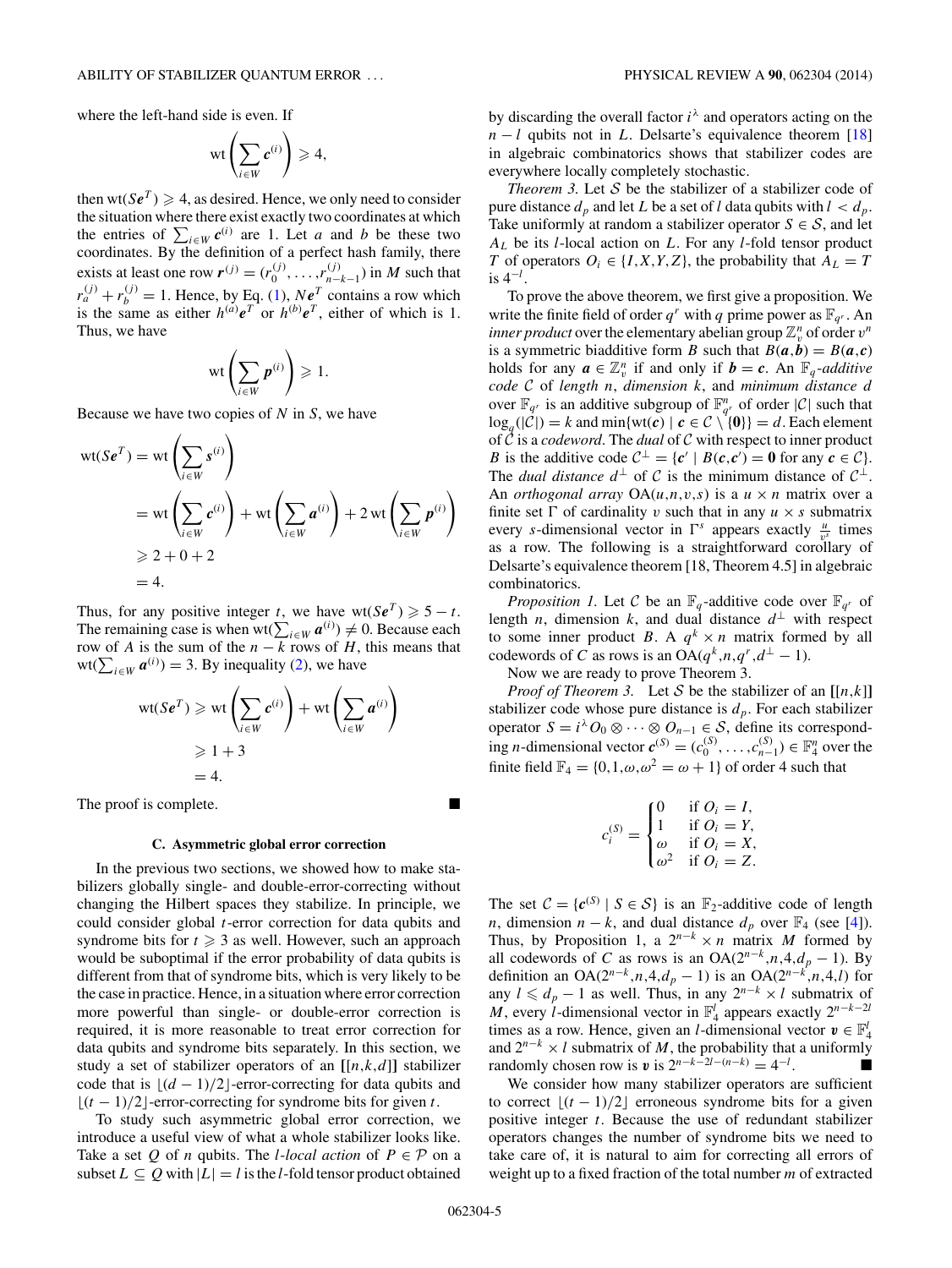syndrome bits rather than an absolute constant. Hence, we let  $t = \lceil \delta m \rceil$  for some positive constant  $\delta < 1/2$ .

A fundamental lower bound on the achievable rate *k/n* for an **[**[*n,k,d*]**]** stabilizer code is the *quantum Gilbert-Varshamov bound* [\[19\]](#page-7-0). It states that for any positive integers *n*, *k*, and *d* such that

$$
\sum_{i=1}^{d-1} 3^i \binom{n}{i} \leq 2^{n-k},
$$

there exists an  $[[n,k,d]]$  stabilizer code. In fact, it can be shown that the stabilizer code can be nondegenerate so that  $d = d_p$ . We consider how many stabilizer operators are necessary for a nondegenerate stabilizer code meeting this bound to overcome a reasonable number of syndrome bit errors.

In what follows,  $H_2(x) = -x \log_2 x - (1 - x) \log_2(1 - x)$ is the binary entropy function. We use probabilistic combinatorics [\[20\]](#page-7-0) to exploit the local randomness of stabilizer codes.

*Theorem 4.* Let S be the stabilizer of an  $[[n,k,d]]$  stabilizer code of pure distance  $d_p = d$  that obeys the quantum Gilbert-Varshamov bound. Take a constant  $\delta$  such that  $0 < \delta < 1/2$ and define

$$
m = \left\lceil \frac{n - k}{1 - H_2(\delta)} \right\rceil
$$

*.*

There exists a collection  $C$  of at most  $m$  stabilizer operators chosen from  $S$  that corrects an arbitrary error on up to  $\lfloor (d_p - 1)/2 \rfloor$  data qubits and up to  $\lfloor (t - 1)/2 \rfloor$  syndrome bits, where  $t = \lceil \delta m \rceil$ .

*Proof.* If C never gives the all-zero syndrome when up to  $d_p - 1$  data qubits and up to  $t - 1$  syndrome bits are erroneous except when there is no error, then  $C$  corrects an arbitrary error on up to  $\lfloor (d_p - 1)/2 \rfloor$  data qubits and up to  $\lfloor (t - 1)/2 \rfloor$ erroneous syndrome bits. Indeed, the condition ensures that all patterns of up to  $\lfloor (d_p - 1)/2 \rfloor$  erroneous data qubits and up to  $\lfloor (t-1)/2 \rfloor$  incorrect syndrome bits result in distinct syndromes.

Pick uniformly at random *m* stabilizer operators in S, allowing repetition. Take a nontrivial error  $E \in \mathcal{P}$  of weight *l* such that  $1 \leq l \leq d_p - 1$ . By Theorem 3, the probability that the *m* syndrome bits can all be zero for *E* when up to  $t - 1$ syndrome bits are flipped is

$$
p_E = 2^{-m} \sum_{i=0}^{t-1} \binom{m}{i}.
$$

Let *V* be the random variable counting the number of nontrivial errors of weight less than  $d<sub>p</sub>$  that result in the all-zero syndrome due to up to  $t - 1$  syndrome bit flips. Its expected value is

$$
\mathbb{E}[V] = 2^{-m} \sum_{i=0}^{t-1} {m \choose i} \sum_{j=1}^{d_p-1} 3^j {n \choose j}.
$$

Note that because our nondegenerate stabilizer code obeys the quantum Gilbert-Varshamov bound, we have

$$
\sum_{j=0}^{d_p-1} 3^j \binom{n}{j} \leqslant 2^{n-k}
$$

*.*

Hence, by applying the following bound on the partial sum of binomial coefficients

$$
\sum_{i=0}^{\lfloor \delta m \rfloor} \binom{m}{i} \leqslant 2^{m H_2(\delta)}
$$

(see, for example, [\[21\]](#page-7-0)), we have

$$
\mathbb{E}[V] < 2^{m(H_2(\delta)-1)+n-k}.
$$

If  $\mathbb{E}[V] < 1$ , there exists a collection of *m* stabilizer operators in which no combination of a nontrivial error of weight less than or equal to  $d_p - 1$  and up to  $t - 1$  syndrome bit flips results in the all-zero syndrome.  $\mathbb{E}[V] < 1$  holds if

$$
m \geqslant \frac{n-k}{1-H_2(\delta)}.
$$

Noting that *m* must be an integer, the above inequality shows that

$$
m = \left\lceil \frac{n - k}{1 - H_2(\delta)} \right\rceil
$$

is sufficient, as desired.

### **D. Hybrid Hamming bound**

In this section, we turn our attention to how many redundant stabilizer operators are necessary instead of how many are sufficient. The *Hamming bound* [\[21\]](#page-7-0) describes a fundamental limit on the parameters of a classical error-correcting code. There is a quantum analog called the *quantum Hamming bound* [\[3,19\]](#page-7-0). By counting the combinations of quantum errors and classical bit flips, we obtain a hybrid Hamming bound for a scheme that protects a physical system holding both quantum and classical information.

*Theorem 5.* Take  $n_q$  qubits and  $n_c$  bits. If *s*-bit classical information distinguishes all combinations of discretized errors on up to  $t_q$  qubits and up to  $t_c$  bits, then

$$
\sum_{i=0}^{t_q} \sum_{j=0}^{t_c} 3^i \binom{n_q}{i} \binom{n_c}{j} \leq 2^s.
$$

This reduces to the classical Hamming bound for codes decodable by syndromes, such as linear codes, by setting  $n_q = 0$  and to the quantum Hamming bound by setting  $n_c =$ 0. Assuming an  $[[n,k,d]]$  stabilizer code with *r* redundant stabilizer operators, plugging  $n_q = n$ ,  $n_c = s = n - k + r$ gives

$$
\sum_{i=0}^{t_q} \sum_{j=0}^{t_c} 3^i \binom{n}{i} \binom{n-k+r}{j} \leq 2^{n-k+r}.
$$

For symmetric global *t*-error correction that uses one same distance parameter for both quantum errors and classical bit flips as in Secs. [III A](#page-1-0) and [III B,](#page-2-0) we have

$$
\sum_{i=0}^{t-j} \sum_{j=0}^t 3^i \binom{n}{i} \binom{n-k+r}{j} \leq 2^{n-k+r}.
$$

It should be noted that, as in the standard quantum Hamming bound, the hybrid bounds only apply to schemes that do not exploit degeneracy. As we have seen in the proofs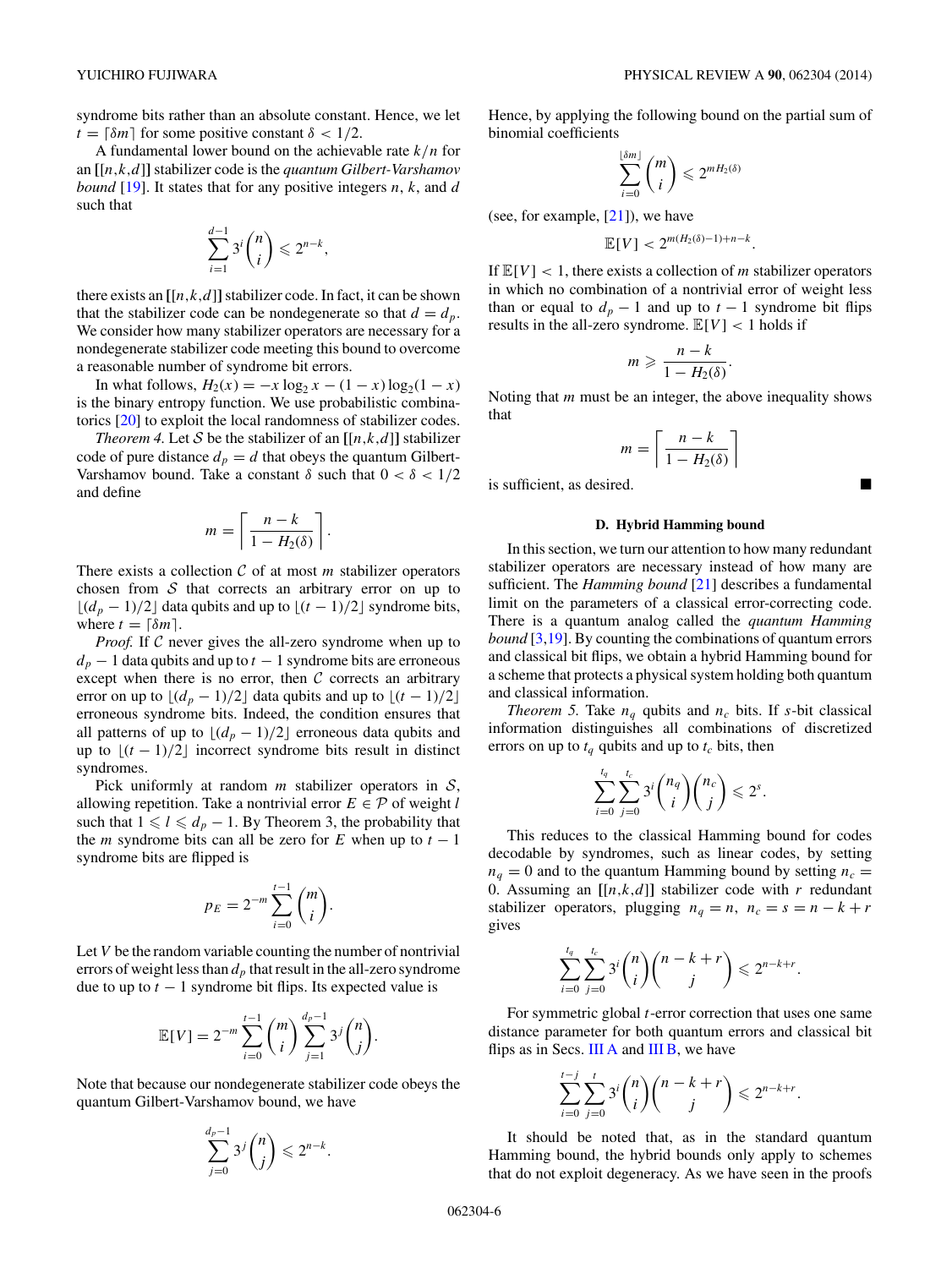<span id="page-6-0"></span>of Theorems 1 and 2, stabilizer codes can take advantage of degeneracy when correcting combinations of erroneous data qubits and flipped syndrome bits. While no stabilizer codes are known to violate the quantum Hamming bound, more efficient stabilizer codes have not been entirely ruled out.

### **IV. RELATION TO FAULT-TOLERANT SYNDROME EXTRACTION**

In this section we relate the ability of stabilizer codes to correct imperfect syndromes to Shor's syndrome extraction for fault-tolerant quantum computation. A concise introduction to fault-tolerant quantum computation can be found in [\[22\]](#page-7-0).

Assuming each quantum gate is implemented with standard fault-tolerant techniques, Shor's method extracts the information about the eigenvalue of an error for each stabilizer operator in succession. Abstractly, this means that syndrome bits are obtained one by one in a sequence. During this process, any physical qubit, including one for storing a syndrome bit, can spontaneously decohere. Each quantum gate involved in extracting a syndrome bit may also introduce errors on qubits it interacts with.

In general, we would like to know what error was present when syndrome extraction started and what error was introduced after it began. More precisely, our task is to infer a most likely *fault path* that is consistent with the extracted syndrome under a given error model (see, for example, [\[23\]](#page-7-0)).

Such inference needs redundancy in the extracted syndrome. Shor's method creates redundancy by repetition. The straightforward implementation is to repeat extraction until the same syndromes are observed several times in a row so that the probability of the observed syndromes being incorrect is sufficiently low [\[5\]](#page-7-0).

The point we make is that if well-chosen stabilizer operators are used in repetition, the extracted syndrome in each repetition cycle need not be the same. With the ability to detect incorrect syndrome bits, we only need to consecutively observe coherent results that point to the same error on qubits until enough confidence is gained.

Moreover, if stabilizer operators are chosen so that most low-weight fault paths give distinct syndromes, *maximum likelihood decoding* [\[24\]](#page-7-0) or its approximation can be reliable enough to infer a most likely fault path from a single extracted syndrome. For instance, as was assumed in the previous sections, if syndrome extraction does not frequently introduce errors on data qubits, it is reasonable to assume that the extracted syndrome bits are mostly correct because the hypothetical "correct" syndrome does not change during the extraction process. As we have seen, a good choice of generators or a few redundant stabilizer operators can be enough to make the syndromes of likely errors all distinct under this error model.

It should be noted, however, that depending on the error model, tolerance against a decent number of erroneous syndrome bits may not be sufficient to achieve the highest possible reliability. For instance, if syndrome extraction itself likely causes quantum errors that drastically change what the correct syndrome should be, a low-weight fault path can correspond to a large number of flips in the extracted syndrome.

To see how a newly introduced error on a single data qubit can cause a catastrophic effect, take the four independent generators

$$
S_0 = XZZXI, \quad S_1 = IXZZX, S_2 = XIXZZ, \quad S_3 = ZXIXZ
$$

of the perfect five-qubit code we used in Sec. [II.](#page-0-0) Assume that syndrome bits are extracted in order from  $s_0$  to  $s_3$  according to their subscripts. It is a benign fault that the measurement of *S*<sup>0</sup> introduces, say, *Z* on the fifth data qubit because the subsequent measurements will pick up on it and correct the error as long as there was no error at the start of syndrome extraction and the procedure finishes otherwise perfectly. However, if the final measurement involving  $S_3$  introduces *Z* on the first data qubit, even if everything else is completed perfectly as intended, syndrome bits  $s_0$  and  $s_2$  are now "wrong" because the commutativity of  $S_0$  and  $S_2$  with the current error on data qubits is flipped due to *X* on the first data qubit. Even if we use the redundant stabilizer operator  $S_4 = \prod_{i=0}^3 S_i$  as in Sec. [III A,](#page-1-0) this error will slip through this round of syndrome extraction and should be identified during subsequent rounds.

Another example is failure of a controlled NOT (CNOT) gate between a data qubit and an ancilla qubit that results in a double error, such as the back action of the CNOT gate. This type of error can flip a syndrome bit while introducing a single error on data qubits. Even if the rest of the quantum circuit operates perfectly, the extracted syndrome of weight 1 generally points to an error that is different from what is happening on data qubits.

It is notable that, with the help of *S*4, the global single-errorcorrecting property may be able to detect the double error we just described. For instance, if the error model is such that this type of error is fairly frequent compared to other kinds, a reasonable inference algorithm would report this fault path of weight 1 as a likely suspect, perhaps along with a single syndrome bit flip as another likely possibility. If the next round of syndrome extraction finishes without an error, it will point to the former possibility rather than a hiccup on one syndrome bit during the first round, giving the decoder a stronger clue about the error than if *S*<sup>4</sup> were not used.

As the above discussion shows, while it is generally beneficial to be able to correct erroneous syndrome bits or to give more clues about the nature of noise, a sophisticated analysis is required to truly optimize the choice of stabilizer operators to a realistic error model for fault tolerance.

#### **V. CONCLUDING REMARKS**

We have examined stabilizer quantum error correction and revealed its built-in tolerance against imperfect syndromes. A challenging problem arose regarding optimizing the choice of stabilizer operators for a realistic error model. Nevertheless, we were able to generalize Shor's syndrome extraction and opened a path to unlocking the hidden potential of stabilizer codes. Indeed, we demonstrated that extra reliability may come at little or no cost by carefully choosing generators in the sense that a stabilizer code can acquire error correction power